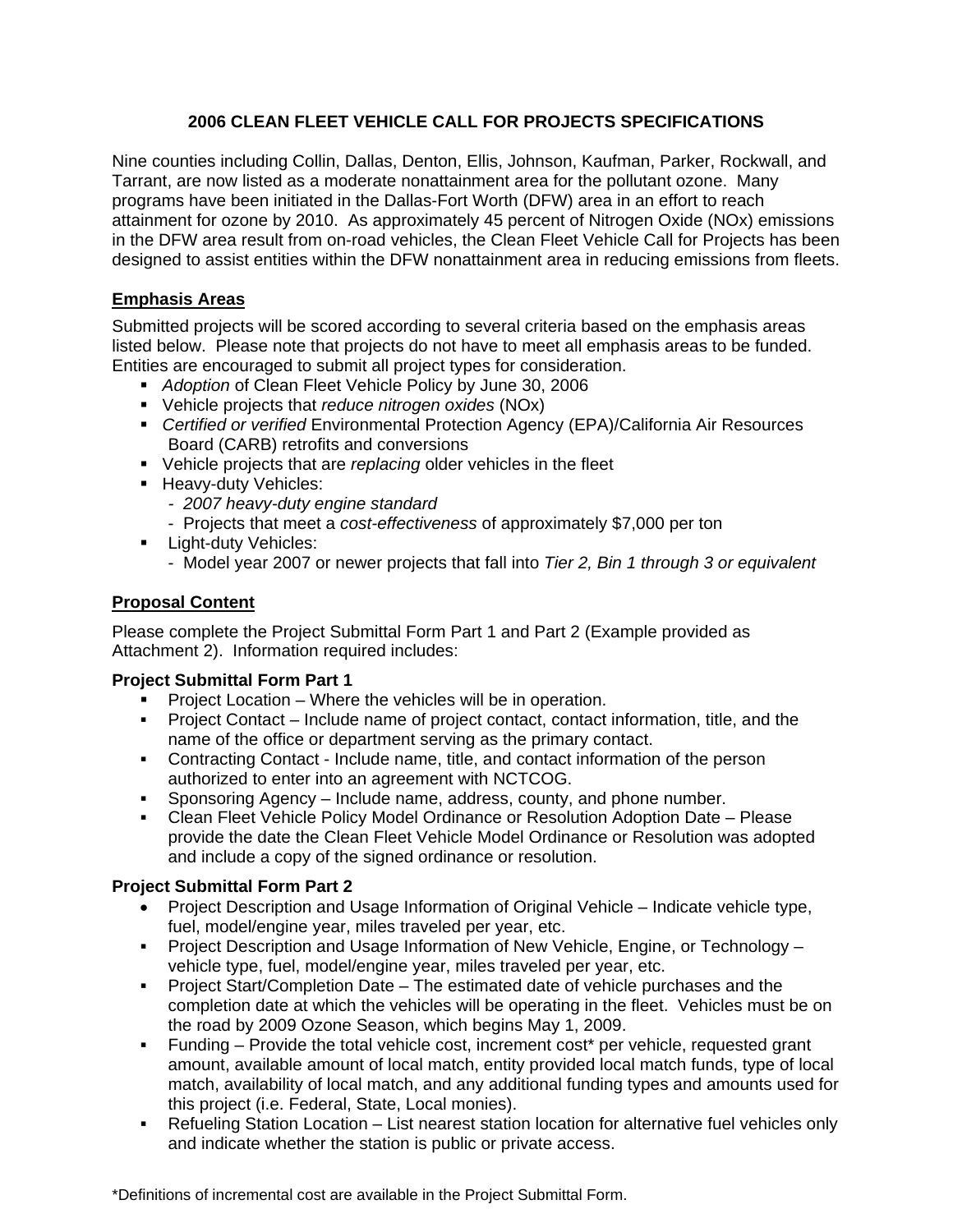## **Eligible Project Types**

The North Central Texas Council of Governments (NCTCOG) takes a fuel and technology neutral approach. Therefore, technologies and fuels proposed in the Call for Projects could include but are not limited to the following:

**Heavy-Duty Vehicles** (8,500 lbs. or greater Gross Vehicle Weight Rating)

- Replacement
- **Repower**
- **Retrofit**
- **Conversion**
- New Purchase

**Light-Duty Vehicles** (less than 8,500 lbs. Gross Vehicle Weight Rating)

- Replacement
- **Conversions**
- New Purchase

#### **Vehicle Requirements**

- All technologies, conversions, repowers, and vehicles must be certified or verified by the EPA or CARB.
- If a vehicle is converted for alternative fuel use, the conversion kit must meet the EPA guidelines for conversions as stated in Memorandum 1A, dated September 4, 1997, as revised on June 1, 1998, and as extended on May 16, 2000.
- The vehicle must be registered and based in the DFW nine-county nonattainment area.
- Vehicles funded through this program are required to remain in the fleet for a minimum of 5 years in the DFW nonattainment area.
- All vehicles funded under this program must be operated and maintained according to the entity's Clean Fleet Vehicle Ordinance or Resolution.
- For a replacement and repower projects, the applicant agrees to destroy the old engine within 90 days of purchasing the replacement vehicle. Proof of engine destruction must be shown when invoicing NCTCOG for reimbursement. During the 90 days after purchase of the replacement vehicle, NCTCOG reserves the right to perform audits and/or spot checks to ensure destruction of the old engine has been completed.
- In lieu of destroying the old engine, evidence that the vehicle will be transferred, sold, or otherwise disposed of outside of Texas, and will not be brought back into Texas will be considered by NCTCOG on a case-by-case basis. A certification of the disposition of the old vehicle must be provided.

#### **Eligibility and Other Considerations:**

- Funding is available for city governments, county governments, transit authorities, airports, State and Federal agencies with local offices, school districts, colleges, special districts, and other divisions of the State or Federal government that have adopted the Regional Transportation Council's Clean Fleet Vehicle Policy as a Model Ordinance or Resolution as of June 30, 2006.
- Private fleets that contract with public entities are also eligible for funding under this program if the fleet has a public entity sponsor that has adopted the Clean Fleet Vehicle Model Ordinance or Resolution. Furthermore, proposals must be submitted by the public entity sponsor and must be for vehicles that will be used for services in the public entity's jurisdiction. Information on the public entity sponsor agency must be provided on the Project Submittal Form Part 1.